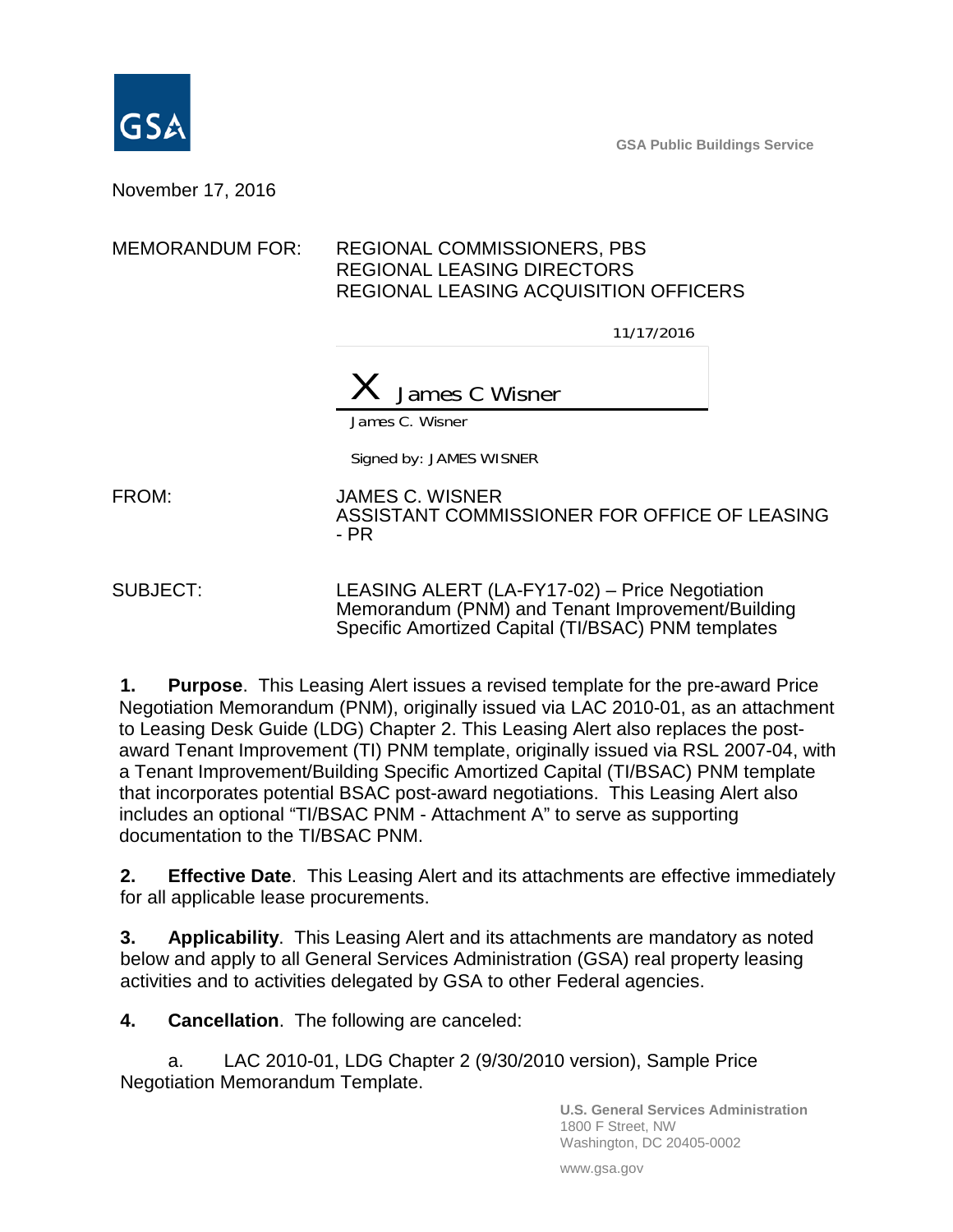

b. RSL 2007-04, Attachment 2, Tenant Improvement Price Negotiation Memorandum Template.

## **Instructions and Procedures.**

a. The attached PNM templates are provided as mandatory templates for Leasing Specialists, Lease Contracting Officers (LCO), and Broker Contractors to use in documenting price negotiations. The pre-award PNM also serves as the LCO's Record of Award Decision for lowest priced technically acceptable procurements. Alternative formats for the pre-award PNM may be used, if authorized by the Regional Lease Acquisition Officer (LAO). Alternative formats must address the elements outlined under LDG Chapter 2 and conform to FAR Part 15.4. Alternative formats for the TI/BSAC PNM are not permitted. Use of the TI/BSAC PNM - Attachment A is optional for all projects except for GLS projects, where its use is mandatory.

b. All templates provide instructions to assist in preparation. Note that the preparer and LCO must sign and date the PNM before lease award (or, with respect to post-award TI/BSAC, before issuing the Notice to Proceed).

c. In instances where the TI or BSAC costs are below the allowance or placeholder estimates stated under the lease, the TI rent must be recalculated by reamortizing the agreed upon pricing (principal) over the terms (number of months and interest rate) established in the lease. A lease amendment is not required at this time, although the lease amendment issued at rent commencement must reflect the adjusted TI rent. Note that TI or BSAC established as firm fixed (turnkey) pricing is not subject to readjustment.

d. In instances where the negotiated TI cost exceeds the TI allowance, Leasing Specialists must keep the client agency apprised during negotiations. Before issuing the NTP, the Leasing Specialist must confirm that the client agency has authorized this additional expenditure and the LCO has obtained sufficient RWA funds for the excess TIs and PBS fees. Under these circumstances, a lease amendment ordering the excess TIs must accompany the NTP. The overage amount and Pegasys Document Number (PDN) must be documented in the lease amendment. Send a copy of the obligating documents to the Budget Office within 10 business days of obligation, or by the end of the month for obligations of \$50,000 or more, when using RWA funds. Always refer to the latest RWA policy for detailed guidance related to RWAs.

> **U.S. General Services Administration** 1800 F Street, NW Washington, DC 20405-0002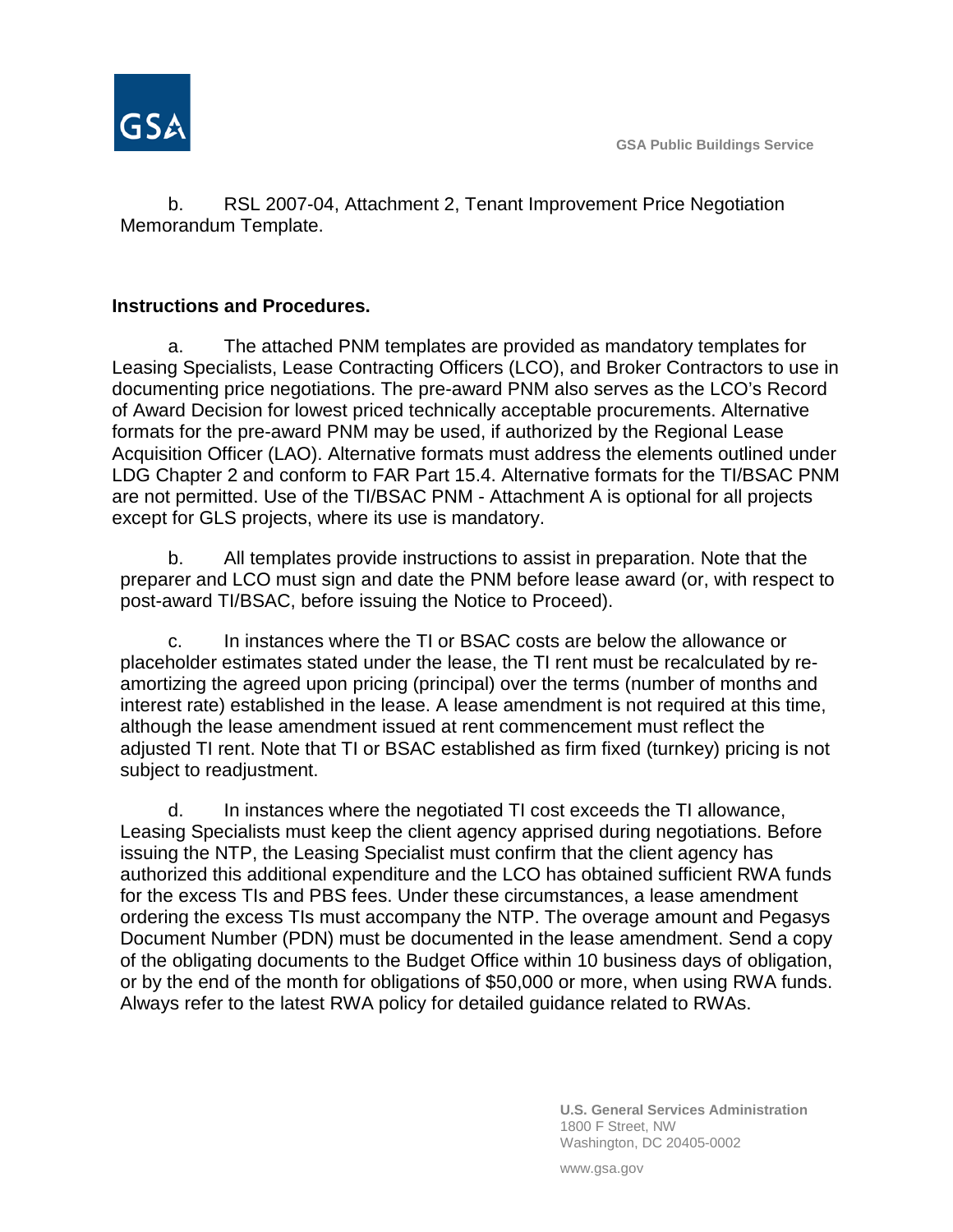

**GSA Public Buildings Service**

Attachment 1, Price Negotiation Memorandum (PNM) Template Attachment 2, Tenant Improvement/Building Specific Amortized Capital Price Negotiation Memorandum (TI/BSAC PNM) Template Attachment 3, TI/BSAC PNM – Attachment A

> **U.S. General Services Administration** 1800 F Street, NW Washington, DC 20405-0002

www.gsa.gov